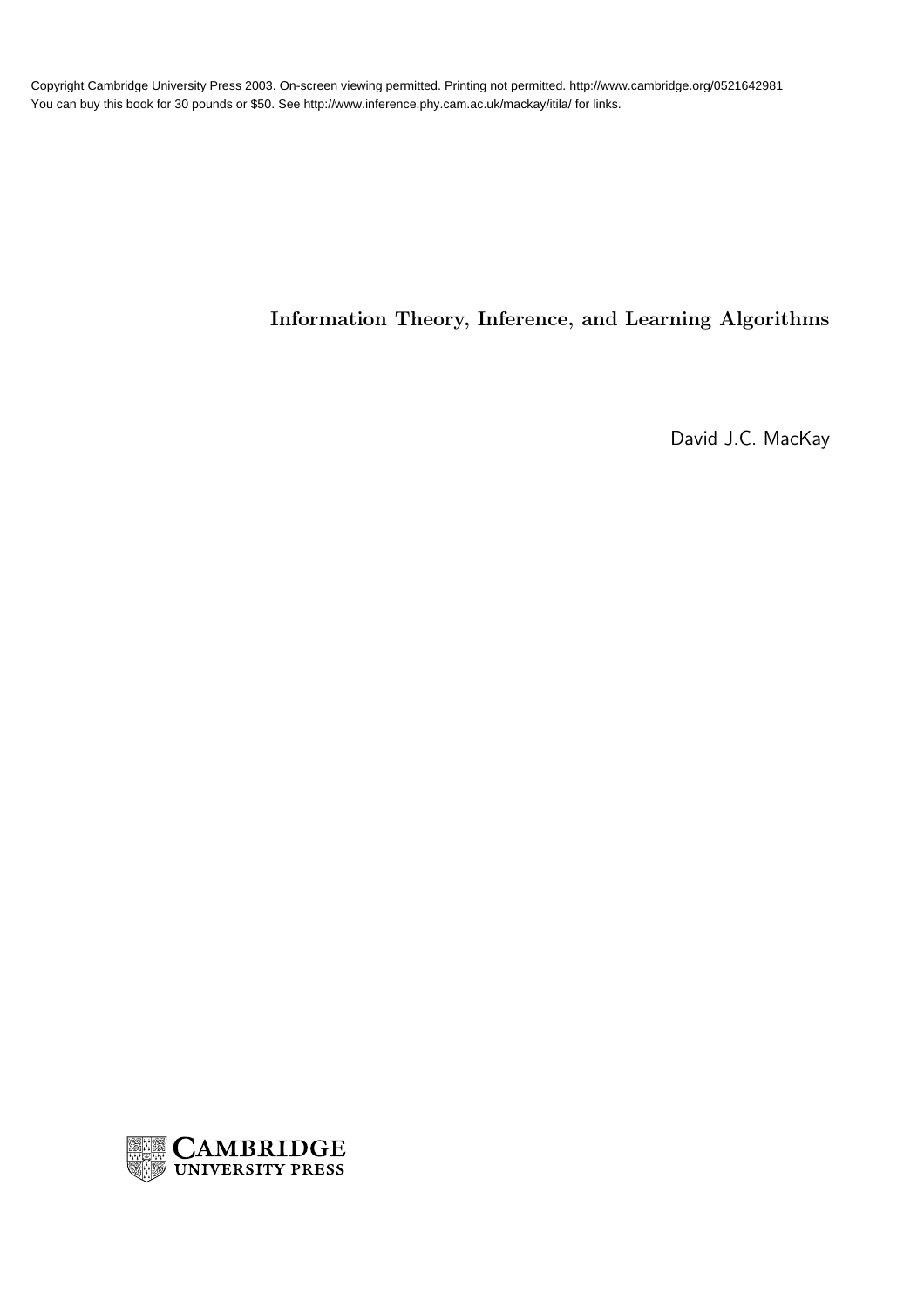Copyright Cambridge University Press 2003. On-screen viewing permitted. Printing not permitted. http://www.cambridge.org/0521642981 You can buy this book for 30 pounds or \$50. See http://www.inference.phy.cam.ac.uk/mackay/itila/ for links.

## Information Theory, Inference, and Learning Algorithms

David J.C. MacKay mackay@mrao.cam.ac.uk

 c 1995, 1996, 1997, 1998, 1999, 2000, 2001, 2002, 2003, 2004, 2005 c Cambridge University Press 2003

Version 7.2 (fourth printing) March 28, 2005

Please send feedback on this book via http://www.inference.phy.cam.ac.uk/mackay/itila/

Version 6.0 of this book was published by C.U.P. in September 2003. It will remain viewable on-screen on the above website, in postscript, djvu, and pdf formats.

In the second printing (version 6.6) minor typos were corrected, and the book design was slightly altered to modify the placement of section numbers.

In the third printing (version 7.0) minor typos were corrected, and chapter 8 was renamed 'Dependent random variables' (instead of 'Correlated').

In the fourth printing (version 7.2) minor typos were corrected.

(C.U.P. replace this page with their own page ii.)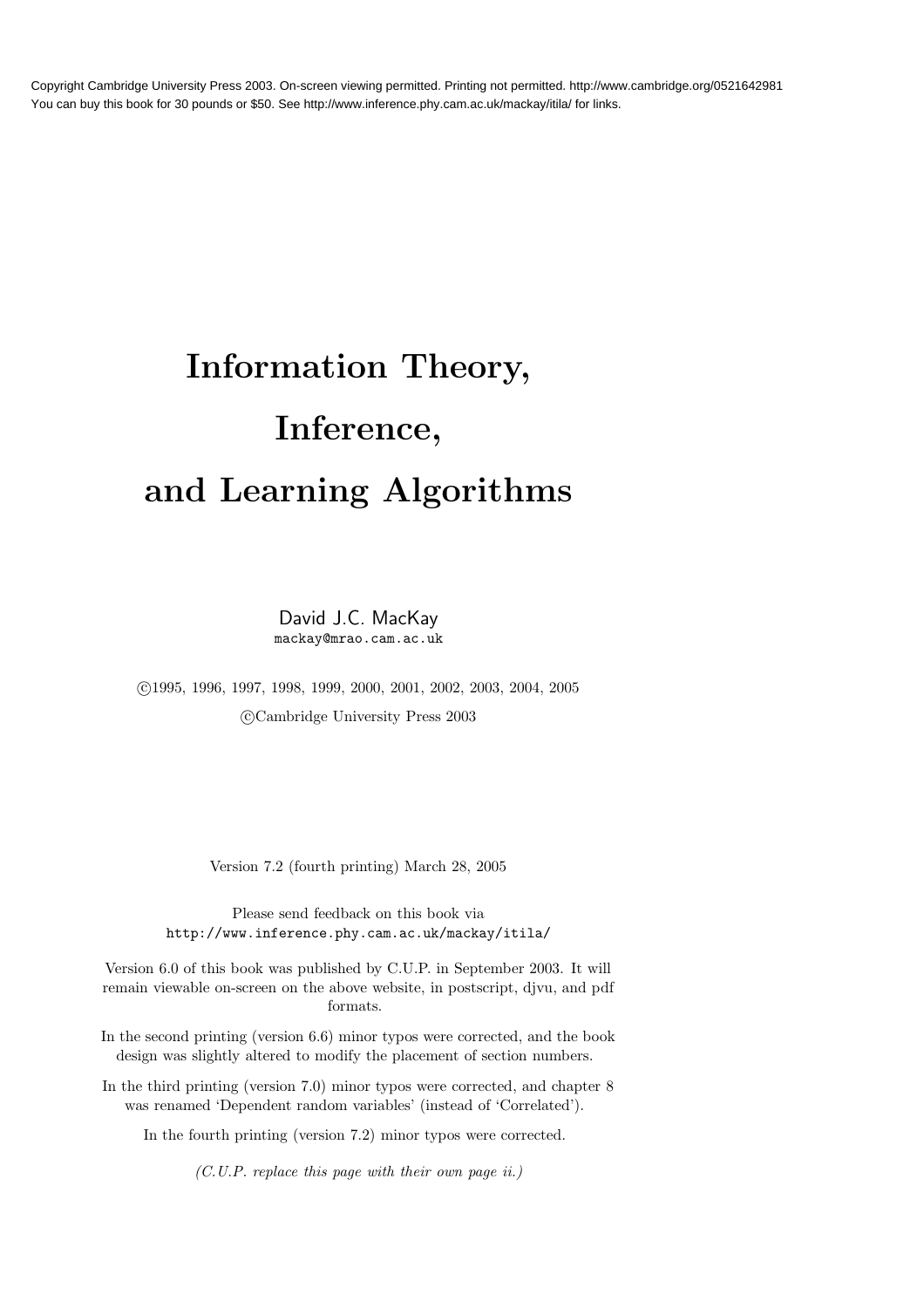Copyright Cambridge University Press 2003. On-screen viewing permitted. Printing not permitted. http://www.cambridge.org/0521642981 You can buy this book for 30 pounds or \$50. See http://www.inference.phy.cam.ac.uk/mackay/itila/ for links.

## Contents

|               |                                             | Preface                                                                                                                                                                                                                                                                                                                                                                                                                                                                        | $\mathbf{V}$ |
|---------------|---------------------------------------------|--------------------------------------------------------------------------------------------------------------------------------------------------------------------------------------------------------------------------------------------------------------------------------------------------------------------------------------------------------------------------------------------------------------------------------------------------------------------------------|--------------|
|               | $\mathbf{1}$                                | Introduction to Information Theory                                                                                                                                                                                                                                                                                                                                                                                                                                             | 3            |
|               | $\overline{2}$                              | Probability, Entropy, and Inference                                                                                                                                                                                                                                                                                                                                                                                                                                            | 22           |
|               | 3                                           |                                                                                                                                                                                                                                                                                                                                                                                                                                                                                | 48           |
| L             | Data Compression                            |                                                                                                                                                                                                                                                                                                                                                                                                                                                                                |              |
|               | $\overline{4}$                              | The Source Coding Theorem                                                                                                                                                                                                                                                                                                                                                                                                                                                      | 67           |
|               | 5                                           |                                                                                                                                                                                                                                                                                                                                                                                                                                                                                | 91           |
|               | 6                                           |                                                                                                                                                                                                                                                                                                                                                                                                                                                                                | 110          |
|               | 7                                           |                                                                                                                                                                                                                                                                                                                                                                                                                                                                                | 132          |
| $\mathbf{II}$ |                                             | <b>Noisy-Channel Coding</b>                                                                                                                                                                                                                                                                                                                                                                                                                                                    | 137          |
|               | 8                                           | Dependent Random Variables                                                                                                                                                                                                                                                                                                                                                                                                                                                     | 138          |
|               | 9                                           | Communication over a Noisy Channel                                                                                                                                                                                                                                                                                                                                                                                                                                             | 146          |
|               | 10                                          | The Noisy-Channel Coding Theorem                                                                                                                                                                                                                                                                                                                                                                                                                                               | 162          |
|               | 11                                          | Error-Correcting Codes and Real Channels                                                                                                                                                                                                                                                                                                                                                                                                                                       | 177          |
| Ш             | 191<br>Further Topics in Information Theory |                                                                                                                                                                                                                                                                                                                                                                                                                                                                                |              |
|               | 12                                          | Hash Codes: Codes for Efficient Information Retrieval<br>$\sim$ $\sim$ $\sim$                                                                                                                                                                                                                                                                                                                                                                                                  | 193          |
|               | 13                                          | Binary Codes                                                                                                                                                                                                                                                                                                                                                                                                                                                                   | 206          |
|               | 14                                          | Very Good Linear Codes Exist                                                                                                                                                                                                                                                                                                                                                                                                                                                   | 229          |
|               | 15                                          | Further Exercises on Information Theory $\cdots \cdots \cdots$                                                                                                                                                                                                                                                                                                                                                                                                                 | 233          |
|               | 16                                          | Message Passing<br>$\mathcal{L}(\mathcal{L}(\mathcal{L},\mathcal{L},\mathcal{L},\mathcal{L},\mathcal{L},\mathcal{L},\mathcal{L},\mathcal{L},\mathcal{L},\mathcal{L},\mathcal{L},\mathcal{L},\mathcal{L},\mathcal{L},\mathcal{L},\mathcal{L},\mathcal{L},\mathcal{L},\mathcal{L},\mathcal{L},\mathcal{L},\mathcal{L},\mathcal{L},\mathcal{L},\mathcal{L},\mathcal{L},\mathcal{L},\mathcal{L},\mathcal{L},\mathcal{L},\mathcal{L},\mathcal{L},\mathcal{L},\mathcal{L},\mathcal{$ | 241          |
|               | 17                                          | Communication over Constrained Noiseless Channels                                                                                                                                                                                                                                                                                                                                                                                                                              | 248          |
|               | 18                                          | Crosswords and Codebreaking                                                                                                                                                                                                                                                                                                                                                                                                                                                    | 260          |
|               | 19                                          | Why have Sex? Information Acquisition and Evolution                                                                                                                                                                                                                                                                                                                                                                                                                            | 269          |
| IV            |                                             | <b>Probabilities and Inference</b>                                                                                                                                                                                                                                                                                                                                                                                                                                             | 281          |
|               | 20                                          | An Example Inference Task: Clustering                                                                                                                                                                                                                                                                                                                                                                                                                                          | 284          |
|               |                                             | 21 Exact Inference by Complete Enumeration                                                                                                                                                                                                                                                                                                                                                                                                                                     | 293          |
|               | 22                                          | Maximum Likelihood and Clustering                                                                                                                                                                                                                                                                                                                                                                                                                                              | 300          |
|               | 23                                          | Useful Probability Distributions                                                                                                                                                                                                                                                                                                                                                                                                                                               | 311          |
|               | 24                                          |                                                                                                                                                                                                                                                                                                                                                                                                                                                                                | 319          |
|               | 25                                          | Exact Marginalization in Trellises                                                                                                                                                                                                                                                                                                                                                                                                                                             | 324          |
|               | $26\,$                                      | Exact Marginalization in Graphs                                                                                                                                                                                                                                                                                                                                                                                                                                                | 334          |
|               | 27                                          | Laplace's Method                                                                                                                                                                                                                                                                                                                                                                                                                                                               | 341          |
|               |                                             |                                                                                                                                                                                                                                                                                                                                                                                                                                                                                |              |